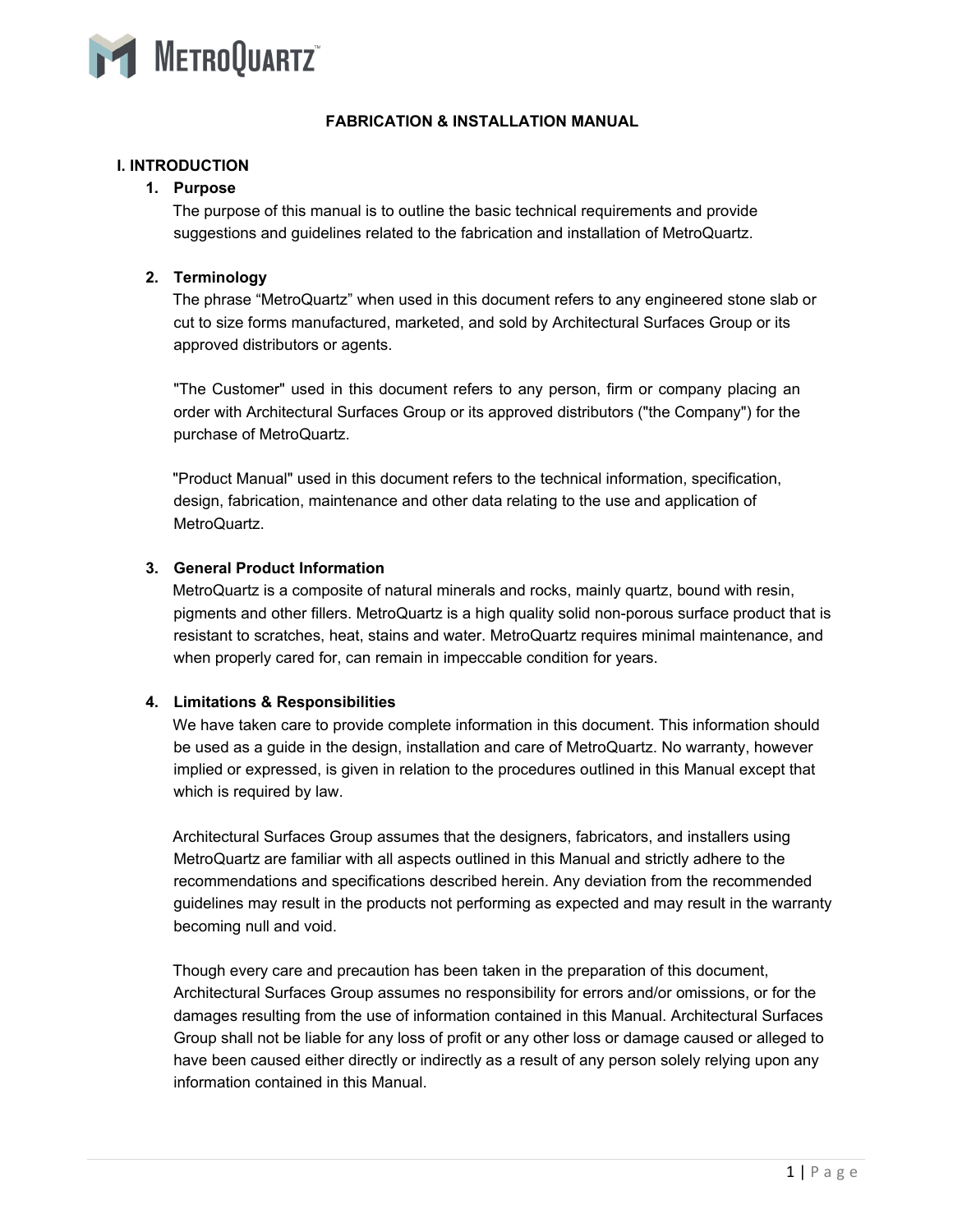

Architectural Surfaces Group reserves the right to change or modify this Manual or its electronic version from time to time without notice. It is the responsibility of the Consumer to consult or contact Architectural Surfaces Group for the latest version or updates.

# **II. Applications for MetroQuartz**

# **1. Interior Applications**

MetroQuartz is ideal for use in interior applications such as: kitchen countertops, bathroom vanities, tub and shower surrounds, fireplace mantles, walls, stairs, restaurants, hotels, hospitals, and laboratories, and also wherever high quality, sanitary, and low maintenance countertops are required.

Exposure to unfiltered direct sunlight may result in color change and/or warping. Most windows manufactured in the last 30 years block a sufficient amount of the UV rays to prevent color change or warping, however it should be taken into account, especially in older homes. It is advisable to avoid direct unfiltered sunlight over a prolonged period on the surfaces used in the above applications.

# **2. Fireplace Mantle Applications**

MetroQuartz can be used for fireplace mantles but is not recommended for fireplace surrounds. MetroQuartz should not make contact with the firebox or surfaces exceeding 212 °F (100 °C). Exposure to temperatures above 212°F may result in localized seam separation or material cracking if not properly installed.

# **3. Exterior Applications**

Architectural Surfaces Group does not recommend MetroQuartz for use in exterior applications. Its use in an exterior application will void the warranty.

# **III. PRODUCT SPECIFICATIONS**

#### **1. Slab Sizes**

MetroQuartz can be manufactured in a wide range of sizes and thicknesses to accommodate any application. However, some may be available on a special order bases only. For information about availability, minimum purchase quantities, and lead time, please contact your sales representative. Slab sizes are approximate only, as sizes may be up to 1-2 inches larger or smaller than indicated based on the actual slab.

# **2. Color & Finish**

MetroQuartz has a color palette ranging from subtle white and beige tones to darker greys, browns, and blacks. MetroQuartz slabs are generally available in the polished finish, while select colors are available in a honed or 'Atlantis' finish. However, a honed finish may be supplied to special projects in other colors on a case by case basis.

We highly recommend the occasional application of a Quartz Nanoguard countertop protector on all honed and textured surfaces. This product will assist in the mitigation of unfavorable appearance characteristics that may result from normal everyday use. Please reach out to your MetroQuartz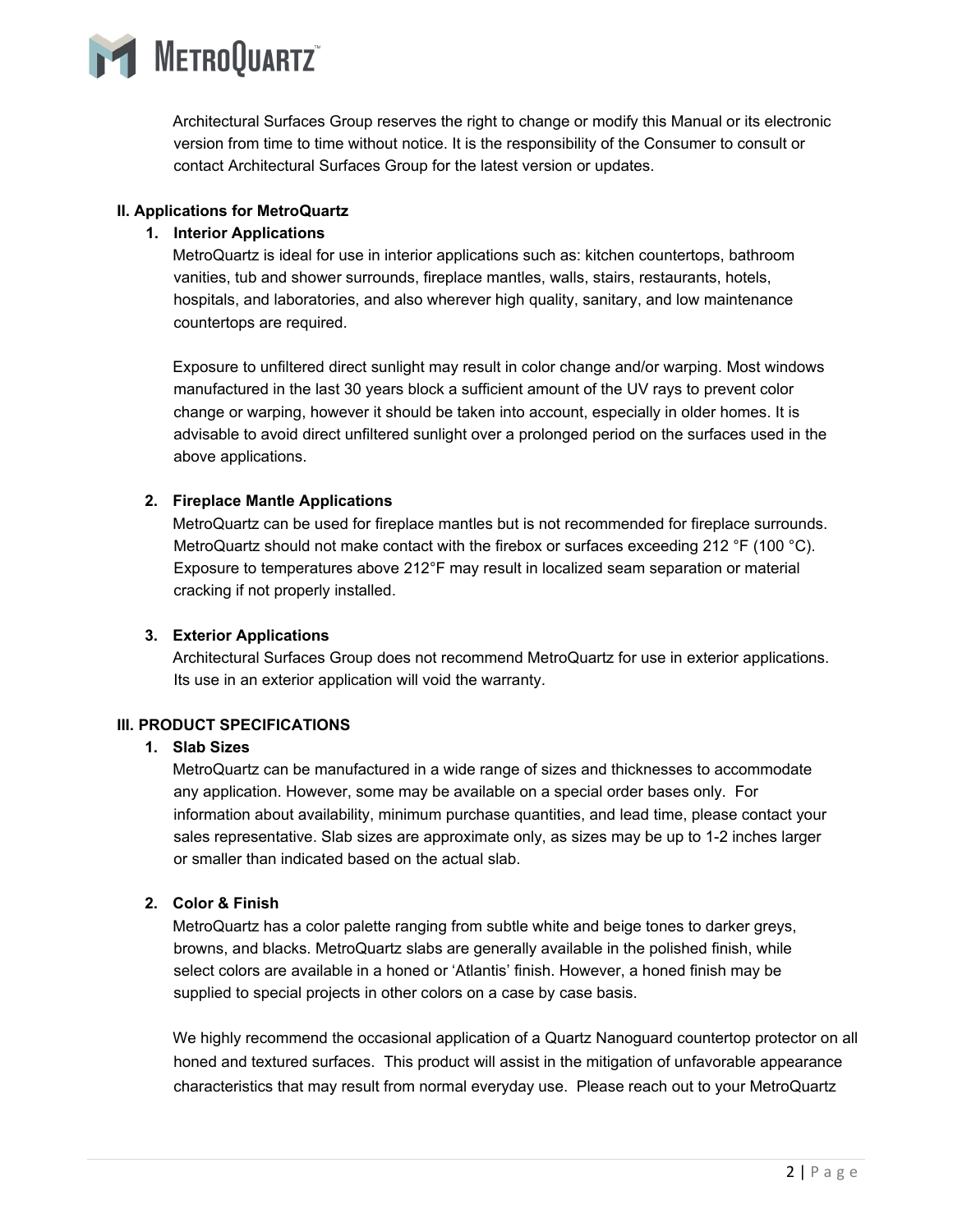

dealer for information on where to purchase these products. Sealer made for use on natural stone surfaces is not substitute for quartz and should never be used on quartz surfacing.

# **3. Color Consistency and Tonal Characteristics**

Variation in slab color may occur from batch to batch due to the location from which the natural material is sourced. The composition of natural particles used in the products may sometimes produce minor irregularities such as crazing in the grains, blotches, spots, or colored particles. Such imperfections are generally accepted by the industry.

MetroQuartz is a non-porous product, but very fine micro pores could be present in certain colors/finishes and is unavoidable during the manufacturing process. **It is the responsibility of the fabricator to visually verify color match of any slabs to be fabricated and installed prior to cutting.** 

| <b>Characteristics</b>                     | <b>Test Method</b>              | <b>MetroQuartz</b><br>(Range of Values) |
|--------------------------------------------|---------------------------------|-----------------------------------------|
| Density                                    | ASTM C97 EN<br>14617-1          | 2.2-2.5 gr/cm3                          |
| <b>Water Absorption</b>                    | ASTM C97                        | ≤0.10%                                  |
| <b>Flexural Strength</b>                   | ASTM C880 EN<br>14617-2         | 6,200 - 11,000 psi<br>24.3-70 MPa       |
| Impact Resistance                          | EN 14617-9                      | $3.4 - 10J$                             |
| <b>Compressive Strength</b>                | EN 14617-15                     | 150 - 250 MPa                           |
| Mohs Hardness Scale                        | EN <sub>101</sub>               | $6.0 - 7.0$                             |
| <b>Microbial Resistance</b>                | <b>Resistant to Mold Growth</b> |                                         |
| Resistance to Chemical Acids               | ASTM C560                       | Not affected                            |
| Slip Resistance at Honed 400               | <b>DIN 51130</b>                | R9-R10                                  |
| Determination of resistance to dry<br>heat | Rating A (no visible change)    |                                         |

# **4. Technical Characteristics**

**NOTE:** *The values quoted above for MetroQuartz are an average range of values of the different products tested and should be considered as an indication only. The test results may vary between colors and different production runs.* 

# **IV. GENERAL INSTRUCTIONS**

- **1. Taking Delivery** 
	- When taking delivery of MetroQuartz, please make sure of the following:
		- Check all the slabs for uniformity of color and granulometry (aggregate distribution) as slabs may vary in color and granulometry from batch to batch.
		- Check the slabs for any surface defects including: Contamination of grains, fine fissures, stains, chipping, warping, and thickness variation.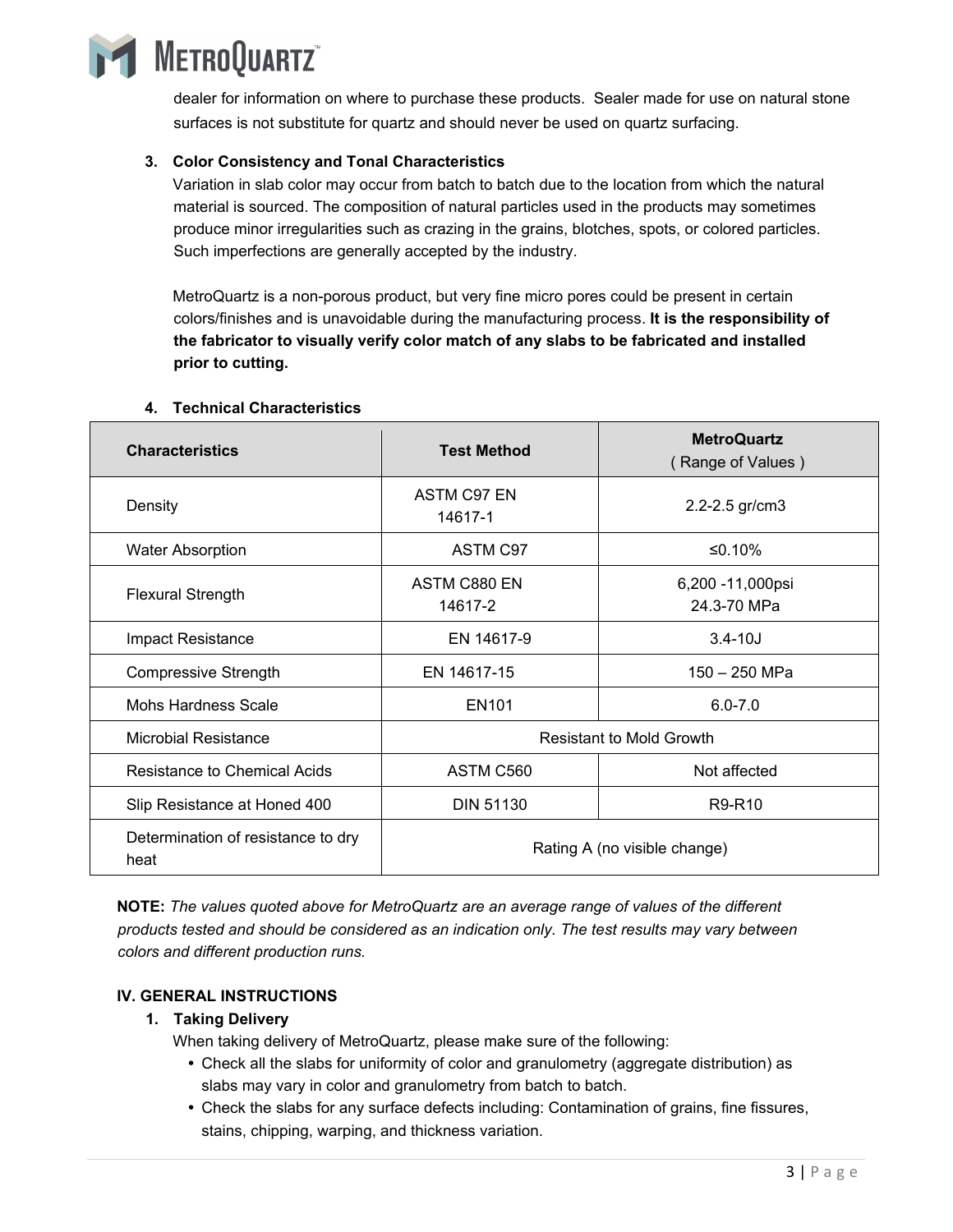

 Do not transport slabs horizontally and use proper "A" frames to transport the slabs. Always keep the polished surface protected and remove any sharp tools or implements from the vicinity of the slabs to avoid scratches on the polished surface.

If you detect any of the above defects after taking delivery of the slabs, and prior to cutting, do not proceed with the processing, rather return the slabs immediately.

# **V. DESIGN AND INSTALLATION GUIDE**

# **Remove the plastic sheet on the slab prior to inspecting and fabricating slabs.**

# **1. Fabricating MetroQuartz**

Care should be taken when cutting and fabricating MetroQuartz. Tension within the slab can cause cracking. Following these simple rules can minimize the chance of this occurring.

 For a plunge cut, prior to beginning the cut, drill a 1" relief hole at the termination point of the cut. Always cut **towards** the relief hole.

# **EXCEPTIONS**

Product that contains high amounts of Cyrstabolite (True White, Salerno, Casena) require that initial tension relief cuts are made 5/8" in from the factory edge on all four edges of the slab. These cuts must be made prior to beginning cutting of the slab for fabrication. Cyrstabolite is commonly used in Breton manufacturing on highly translucent white colors. The addition of Cyrstabolite is required to achieve the attributes of the color in these higher end white products. Cyrstabolite is processed quartz sand that has been fired to very high temperatures. This process creates a highly translucent raw material but also adds a degree of tension in these colors. The relief cuts around the perimeter are required to relieve tension from the slab. Once the tension relief cuts have been performed, follow the instructions above for all plunge cuts. In the case of cutting cooktops or sinks on a saw-jet, the four corner holes must first be drilled before plunging the blade into the material to connect the inside radiuses.

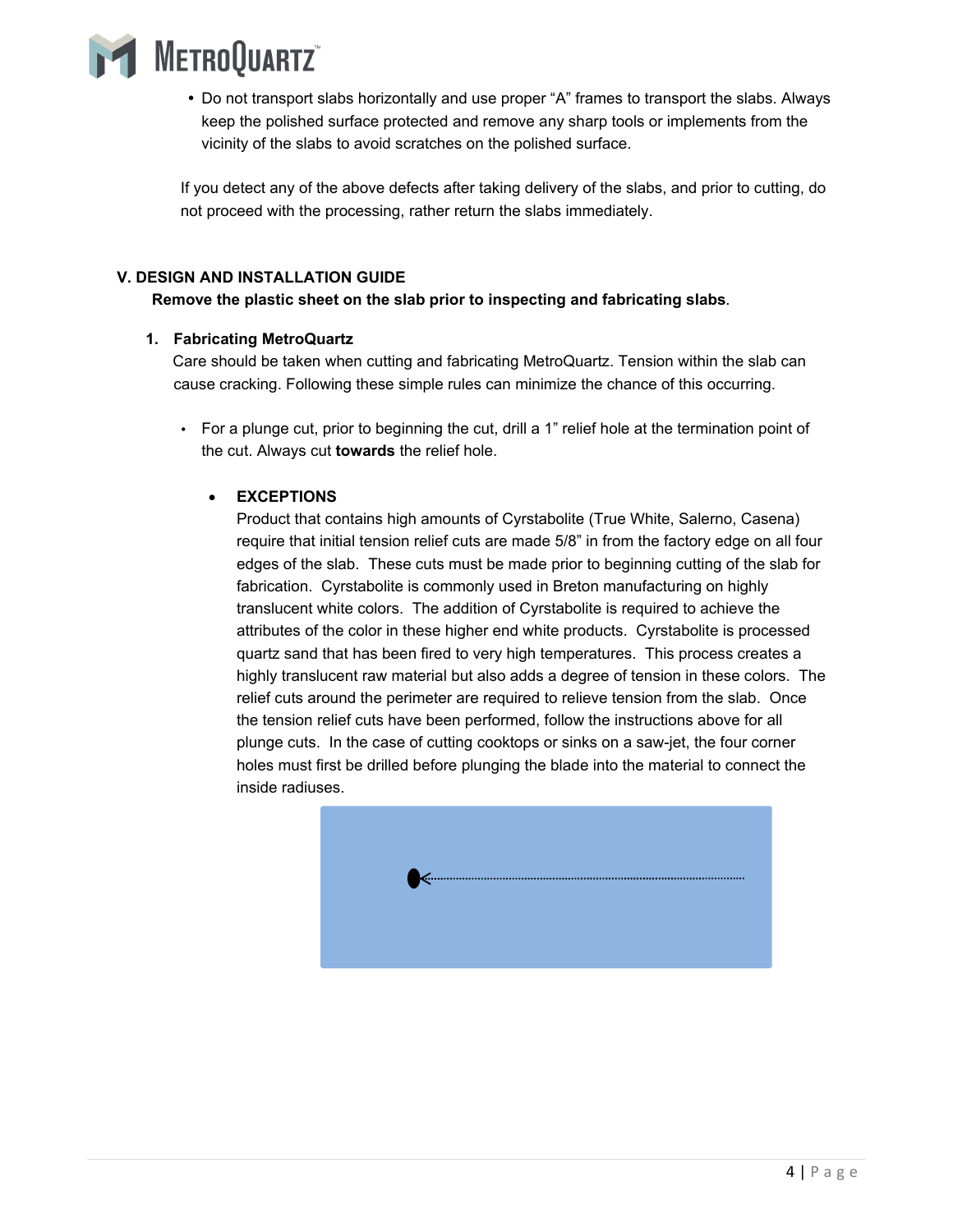

 For a "U" shaped cut, mark and drill relief holes where the cut lines will intersect. Always make the shortest cut first.



 For an "L" shaped cut, mark and drill relief holes where the cut lines will intersect. Always cut the shortest length first, and cut towards the relief hole.



 For a cut that will be the full length of the slab, either with a plunge cut, or starting at the edge, mark and drill a relief hole at the termination point of the cut, then cut towards the relief hole.



• Fabrication of MetroQuartz requires a minimum radius for all inside corners of 3/8" or larger.

#### **2. Recommended Waterjet Settings**

For the best results, be sure the cutting table is completely flat when fabricating MetroQuartz.

Orifice size: .0140 Abrasive Flow Rate: .16

Initial cut for approximately the first 10-15 seconds at low pressure: 8,000 - 10,000 PSI Then increasing to high pressure for the balance of cutting the piece: 43,000 - 45,000 PSI

Feed Rate: 2.5 in/min. initially at low pressure. Increase to 3.5 - 3.75 in/min. for the remainder of the cutting at high pressure.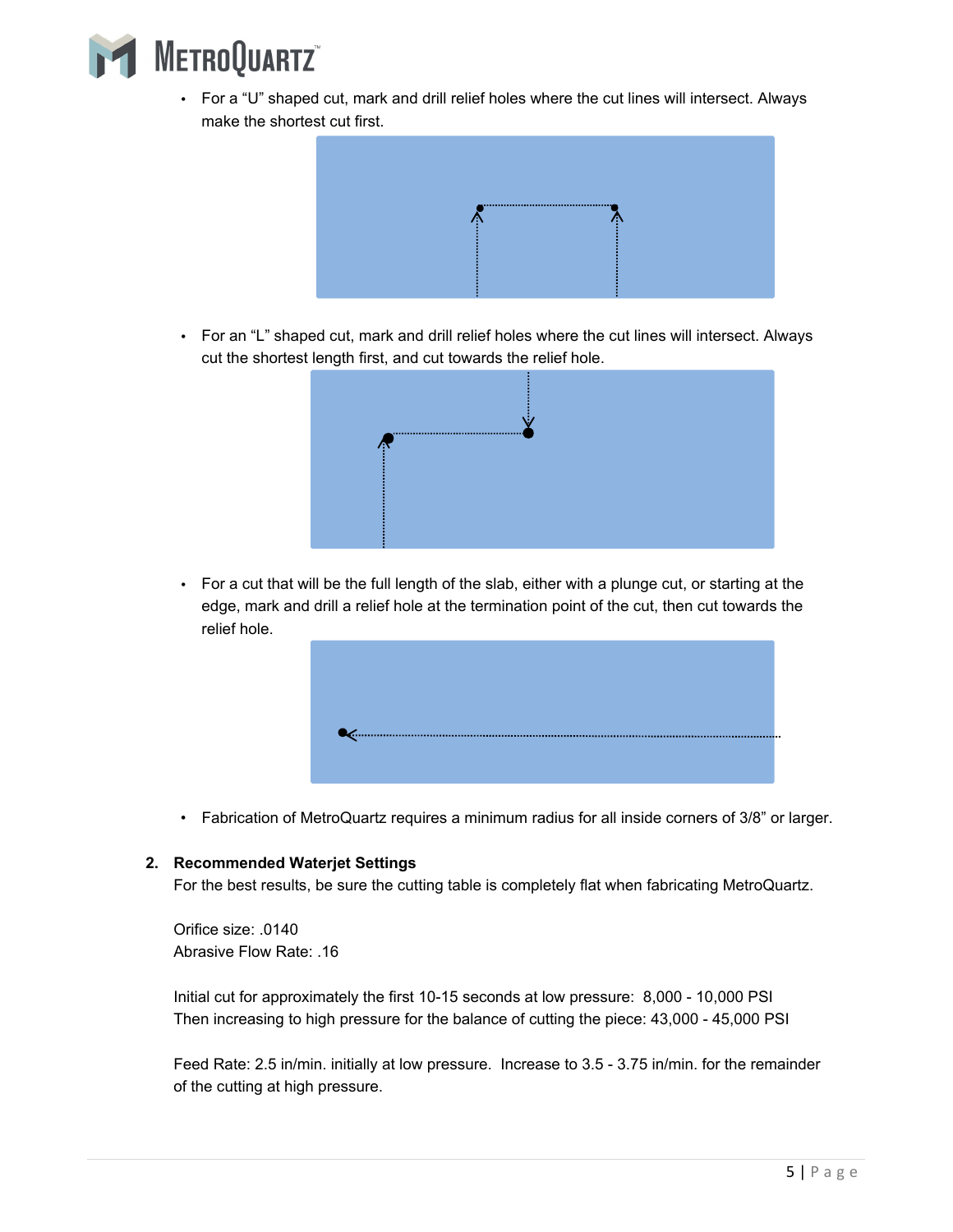

NOTE: Recommendations and settings may vary depending on a number of factors including but not limited to equipment and abrasive materials used. Please consult with your equipment's manufacturer for optimal material cutting recommendations for your waterjet.

# **3. Kitchen / Vanity Cabinets**

Prior to installing countertops, the cabinets and base units should be checked for the following:

- Strength and stability; the cabinets and substrate base should be able to withstand weight in excess of 12lbs per Sq. Ft.
- All units are fastened to both the wall and between the base units.
- Cabinets are leveled properly. The top of the cabinets must be plumb, true, and flat. Make sure that the level does not vary more than 1/16" over 10'.
- Remove any nails, screws or sharp edges from the surfaces where the tops will be placed.

# **4. Installation of Countertops**

No two kitchen countertops are the same, however there are some general guidelines for installing MetroQuartz countertops. As long as the base cabinets are level and they allow for the support outlined below, no additional support is needed when installing 3cm material. When installing any material less than 3cm in thickness, you must ensure the countertop has proper support. For material less than 3cm thick, the base supporting the countertop can either be *Complete Perimeter support* or *Complete Underlay support*.

- Rarely will all the walls be perfectly square. Be sure to make allowances for such imperfections prior to cutting. Clearance of at least 1/8" should be maintained between the MetroQuartz surface and surrounding walls.
- Countertops should be placed on a very sound and solid frame or a base which is perfectly plumb, level and true.

# **Complete Perimeter Substrate Support – 2cm Material**

- $\bullet$  Support the top, front, and back with a rail of not less than 3.5" in width and 5/8" thick. Then support the back of the slab with rails 3.5" wide spaced at regular intervals of approximately 24", as shown below**.**
- It is important to provide a minimum of  $1/8$ " between the edge of the slab and the wall so that any expansion in the wall or slab due to temperature variation can be accommodated. An additional gap of 1/8" per 5' for all countertops exceeding 10' should be provided.
- Apply dabs of a flexible construction adhesive at regular intervals of not less than 12" apart on the back of the top, then place the top gently, and level the tops before the adhesive hardens.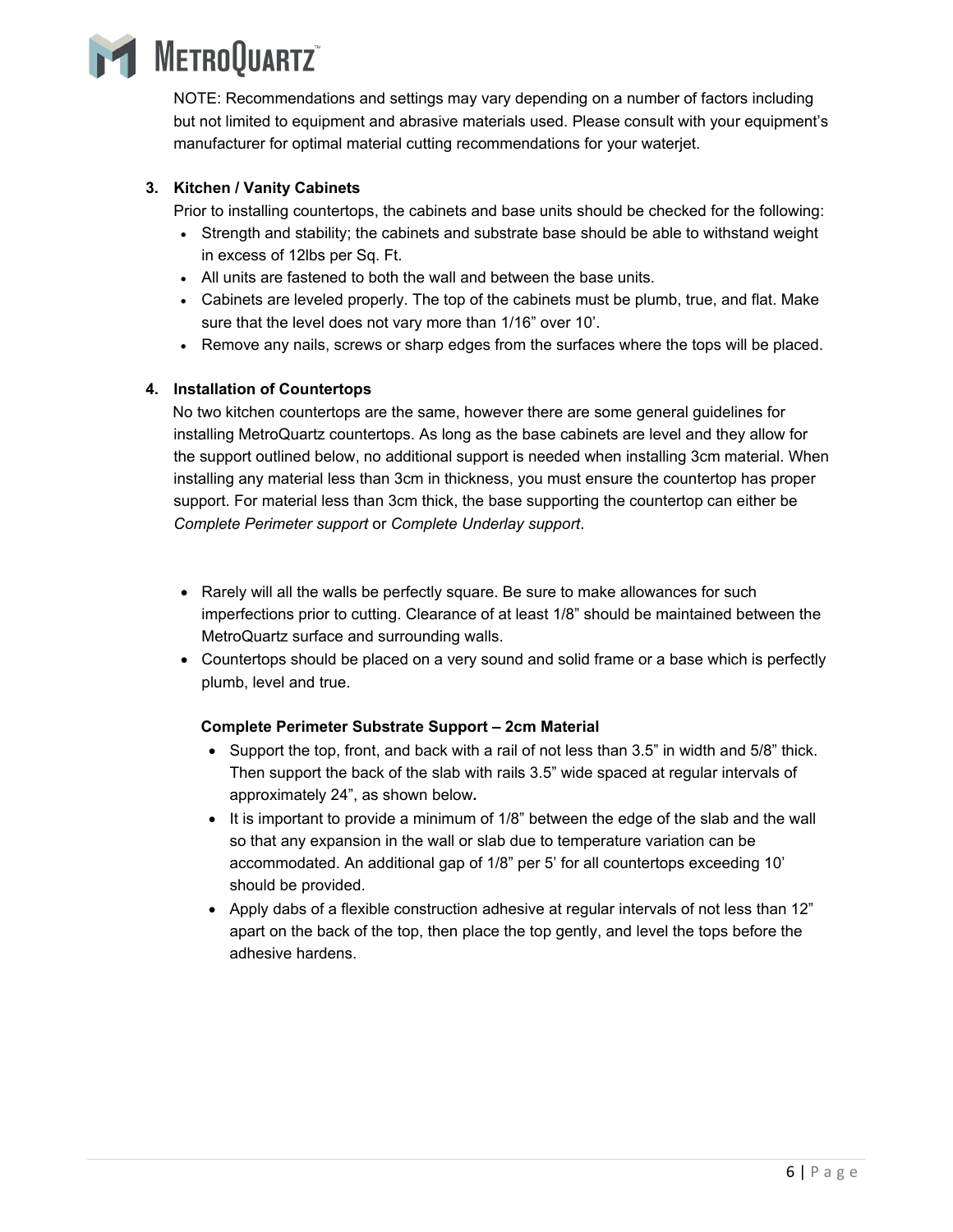



#### **Complete Underlay Substrate Support**

Alternately, the complete surface area of the countertop can be supported over the kitchen cabinets with a full width self-supporting underlay made up of plywood with a minimum thickness of 5/8".

# **5. Planning and Installation of Countertops with Joints & Cutouts**

- Do not place joint within 6 inches of a planned cut out, such as for a sink, cook top, etc.
- Due to various mechanical stresses experienced after installation, Architectural Surfaces Group does not recommend installing "L" shaped countertops without a joint at the corner of the "L" shape. Fabricator should use their own discretion when fabricating.

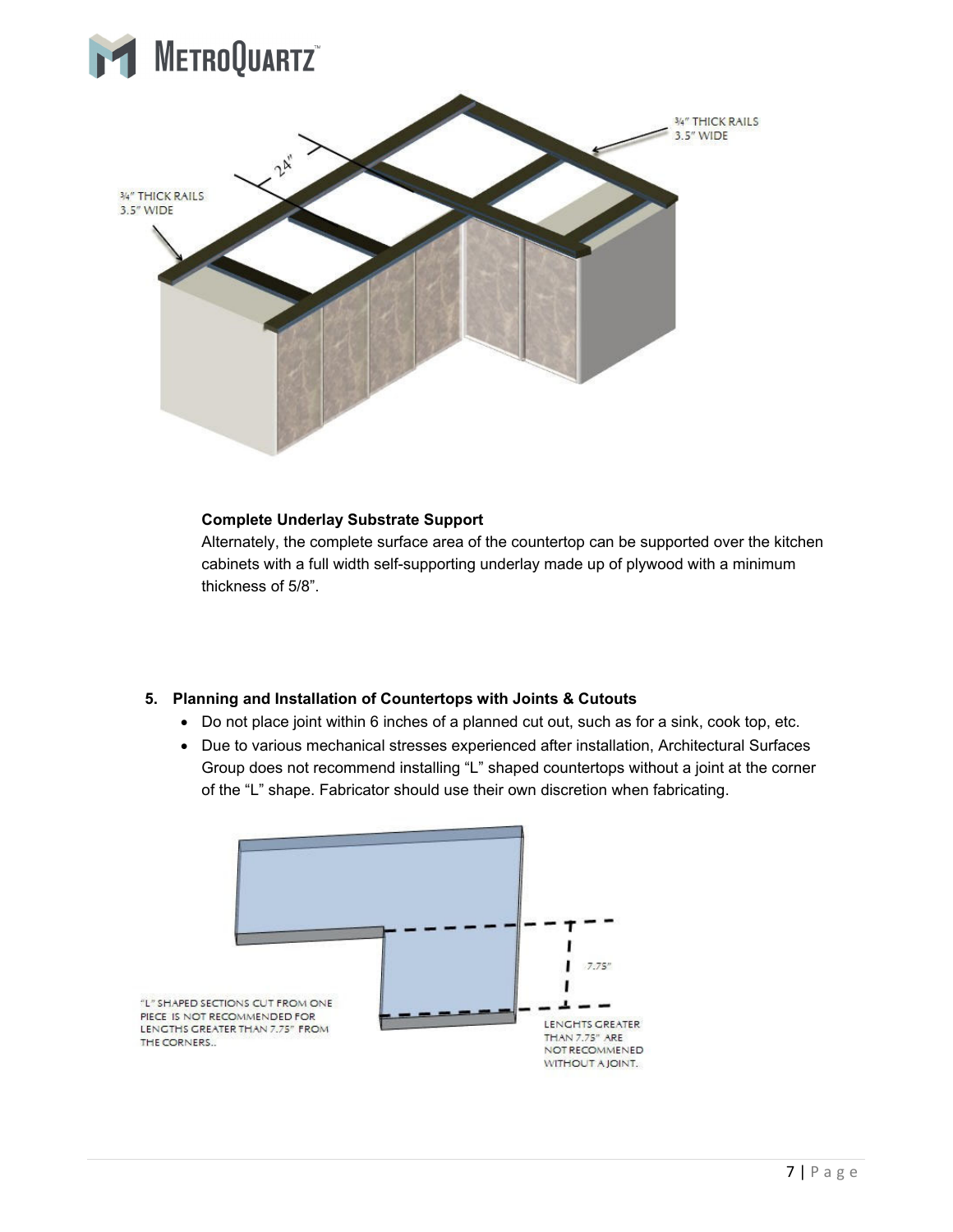



- All the joints in the countertops should be well supported from underneath.
- All the joints should be properly cleaned with denatured alcohol to get rid of dust and grime.
- All the sides of the joints should be grooved or slotted in the middle so that the glue joining the two slabs will be well distributed for good adhesion.
- $\bullet$  Check that the countertop is well aligned, both along the joint(s) and also along the front.
- Check that the countertop is leveled properly and is plumb and true.
- Use paper masking tape at the joints so that the glue applied to the joints does not move to the polished face.
- Ensure that the joints are perfect and then place clamps at the joints until the adhesive sets properly.
- Once set, remove the masking tape and clean off any excess adhesive from the contact surface with denatured alcohol or denatured spirit.
- Do not fasten any mechanical fasteners like screws and nails directly into MetroQuartz.
- Seams should not be placed directly over a dishwasher or other appliance that may radiate heat.

If you are planning to make your cut outs onsite, it is essential that the operation is in an area where you can use wet tools. It is not recommended that you cut the sink or cook top cut outs, on the top of cabinets with dry cutting tools.

All cut outs should be cut using only wet cutting tools to avoid generating excess heat to the tops and the corners. The radius of the corner should be around  $\frac{1}{4}$ ". When cutouts are planned allow an extra 1/8" between the appliance edges and the top cut out sides. This is essential to accommodate any expansion that may develop in the top due to temperature changes.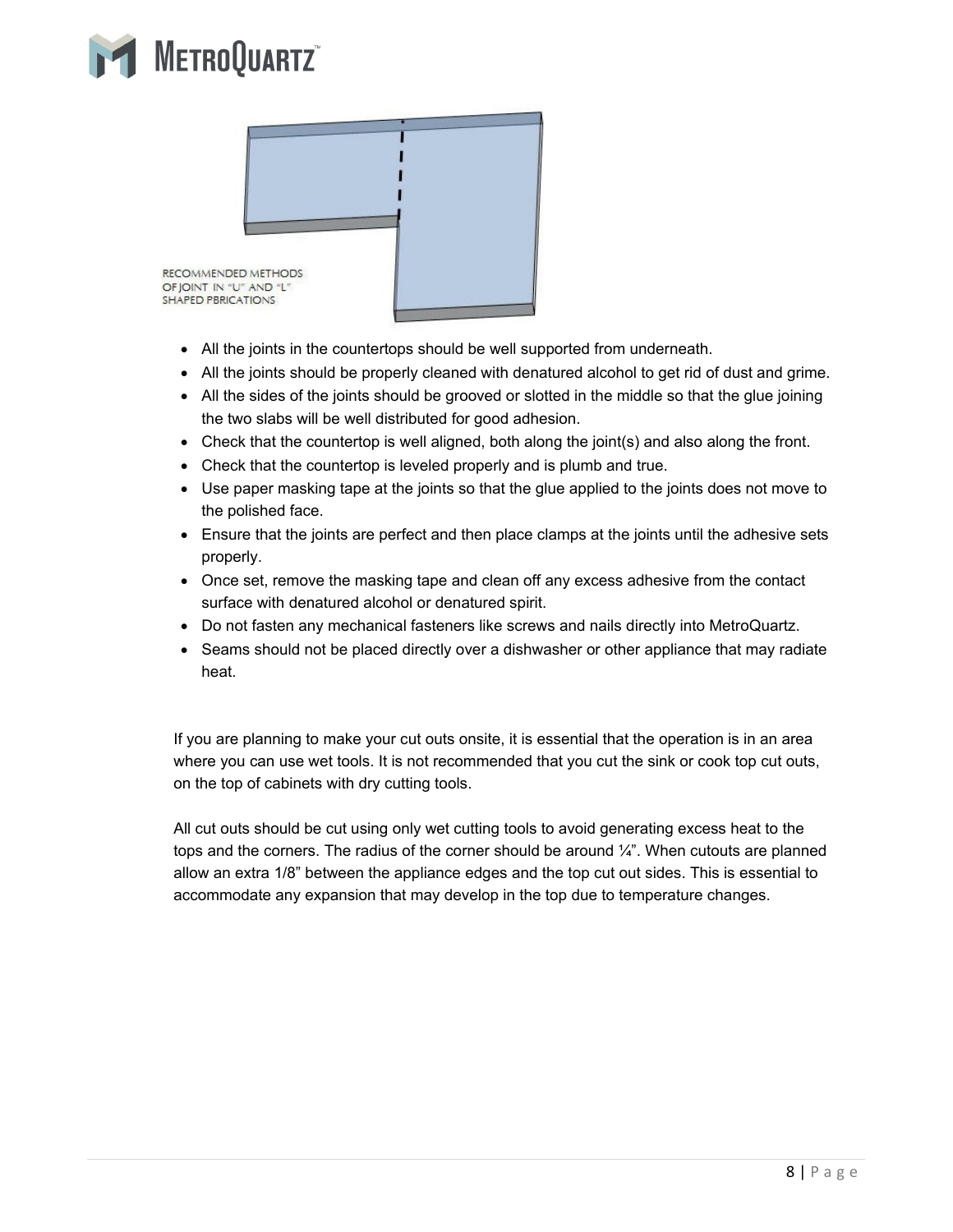

INTERNAL CORNERS OF CUT-OUTS SHOULD BE ROUND. PRIOR TO CUTTING, DRILL THE CORNERS WITH A DRILL, 1/2" MINIMUM HOLE **DIAMETER.** 



- Care should be taken when installing appliances like cook tops and sinks, etc. Read the instruction manual that was supplied by the appliance manufacturer prior to installing any appliances. Make sure that all brackets and supporting hardware are included.
- Center the appliance in the cut out and make sure that you allow a minimum of 1/8" space between the inside edges of the appliance and the cut out walls.



- Position all the appliances in place and make sure that the seals provided with the appliances are properly placed prior to tighten the fasteners. All fasteners should be only finger tight, never use force in tightening the fasteners.
- Any appliances weighing more than 11lbs should be adequately supported by the cabinet frames.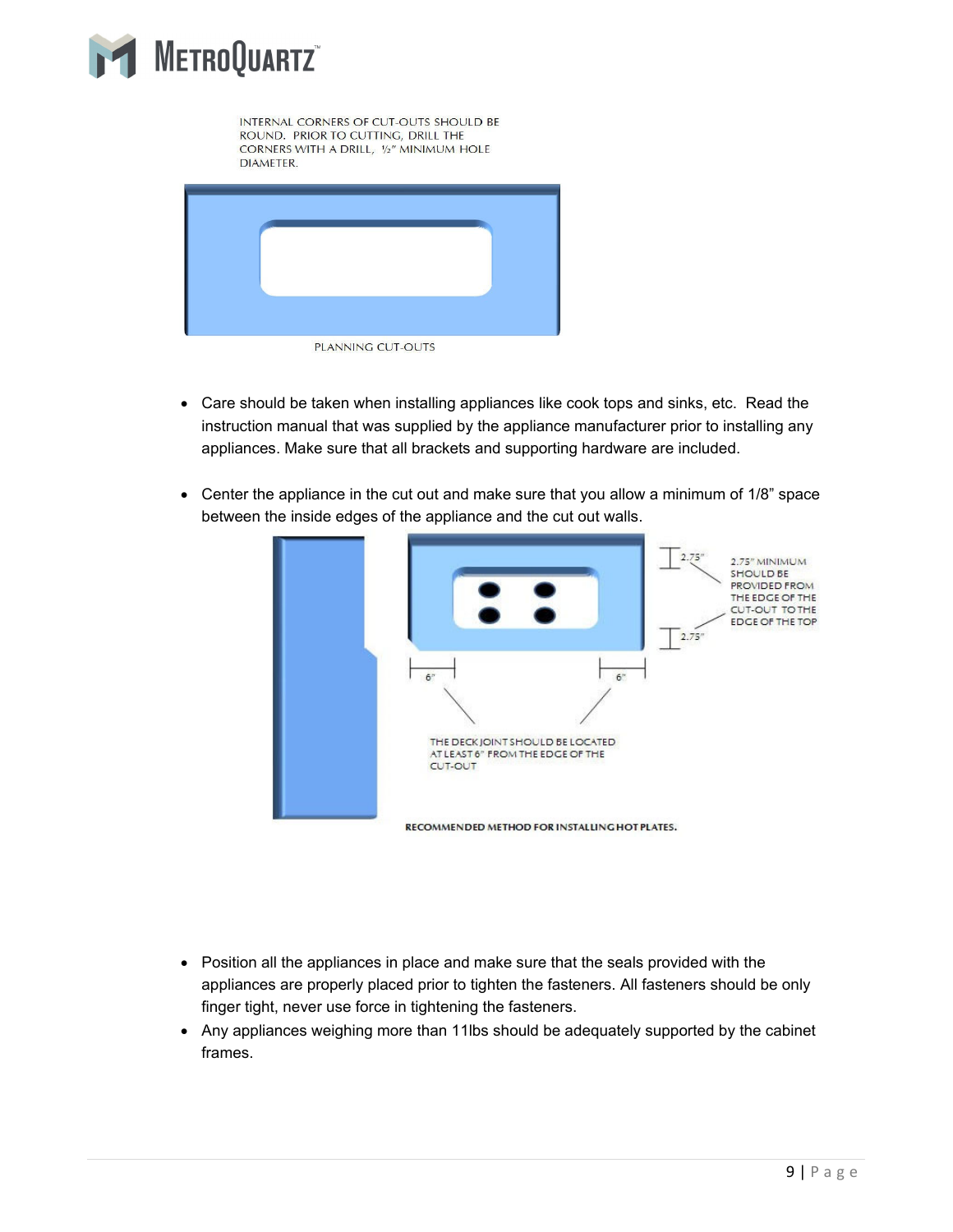

WIDTH OF RAILS SHOULD NOT BE LESS THAN 27.5"



INSTALLATION OF UNDER THE COUNTER SINKS

- All of the joints between the countertop and the appliance edges can be sealed with a high quality transparent flexible sealant. Clean any excess sealant immediately.
- Uneven thermal distribution may occur in areas above dishwashers and over hot water plumbing systems which may cause the top to crack. To avoid this, all the hot water plumbing should be thermally insulated. It is a good practice to make the tap holes slightly oversized so that the hot plumbing system is not in direct contact with the product.
- When installing a dishwasher, it is essential to fit an 18mm thick moisture resistant board or marine plywood above the dishwasher in the cabinet.



**DISHWASHER INSTALLATION** 

# **6. Overhang and Supporting Brackets**

All overhangs should be properly supported. Any overhang that exceeds 8" for 2cm material, or 12" for 2cm material with a 5/8" sub top, or 16" for 3cm material shall require the support of a 3/8" thick steel bar no less than 2.75" wide or appropriate L-Brackets placed underneath the top to support the potential weight load. If a 1  $\frac{1}{2}$ " laminated edge is used, then a piece pasted to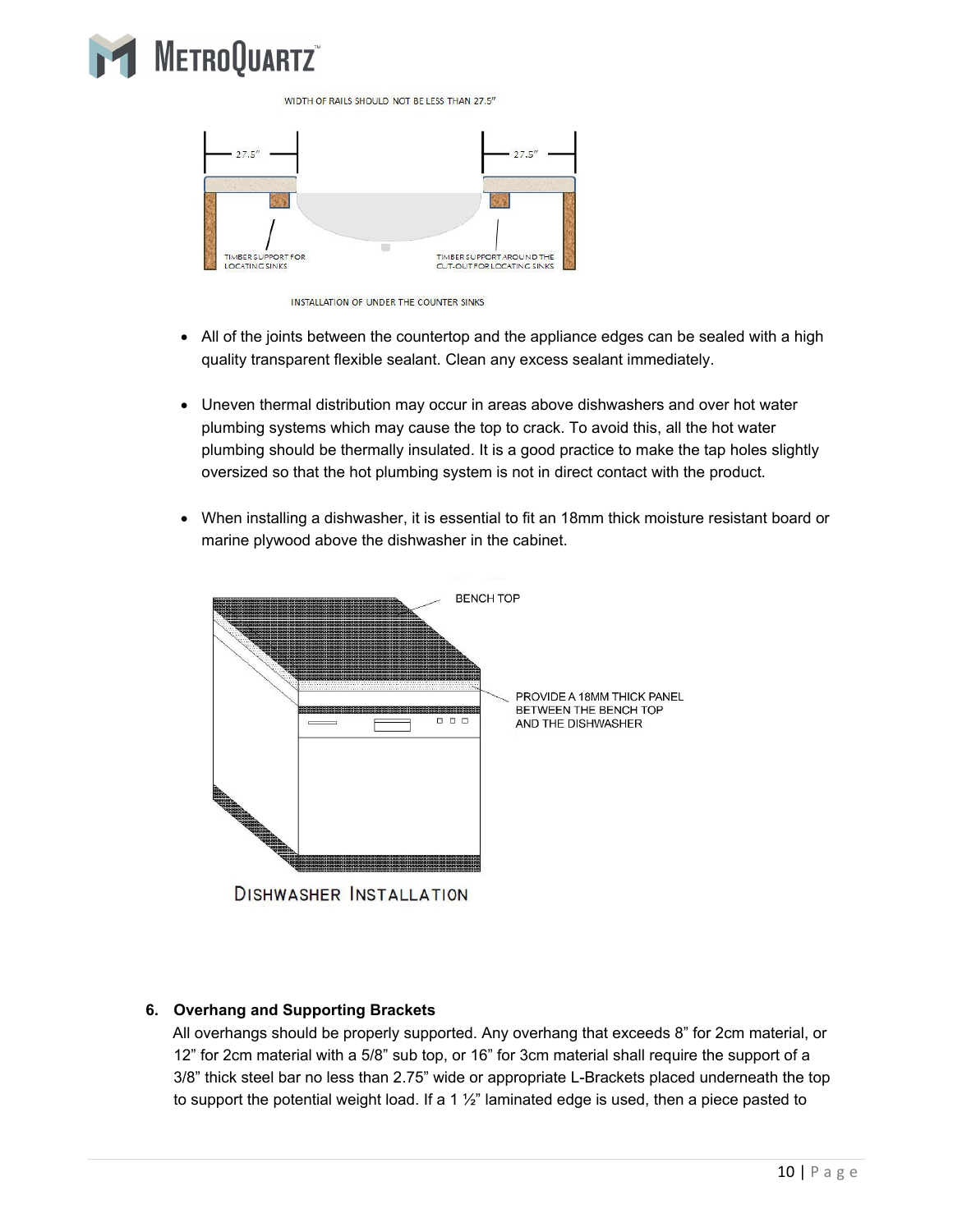

the top can extend the whole width of the overhang to take away some of the stress placed on the overhang.

If the overhang is less than 20" then general practice is to provide a support base made up of timber and brackets placed approximately 20" apart. The brackets should be fastened to a backer plate, which is secured to the cabinet or wall with screws. All over hangs exceeding 20" should be supported with proper metal or solid wood legs.

| <b>Material Support</b><br><b>Required</b>                       | 2cm (3/4")                     | 2cm (3/4")<br>With 5/8" Sub<br>Top | 3cm(11/4")                      |
|------------------------------------------------------------------|--------------------------------|------------------------------------|---------------------------------|
| <b>No Additional</b>                                             | Less than 8"                   | Less than $12"$                    | Less than 16"                   |
| <b>Support Required</b>                                          | (200mm)                        | (400mm)                            | (400mm)                         |
| <b>Brackets</b><br><b>Required at 24"</b><br>(600mm) Intervals   | $8 - 16"$<br>$(200mm - 400mm)$ | $12 - 20"$<br>$(400mm - 600mm)$    | $16 - 24"$<br>$(400mm - 600mm)$ |
| Legs, Columns,<br>or Panels<br><b>Required at 24"</b><br>(600mm) | Over 16" (400mm)<br>Intervals  | Over 20" (600mm)<br>Intervals      | Over 24" (600mm)<br>Intervals   |



# SUPPORT DETAILS FOR OVER HANG EXCEEDING 8"

# **7. Installation of Backsplash**

MetroQuartz can be used for a backsplash application in wet areas, behind wash basins, sinks, and behind cook tops. However, when installing backsplashes behind gas cook tops and heat generating appliances, it is important that the installer follow all instructions and safety requirements as outlined by the appliance manufacturers, as well as conform to any local building standards or codes.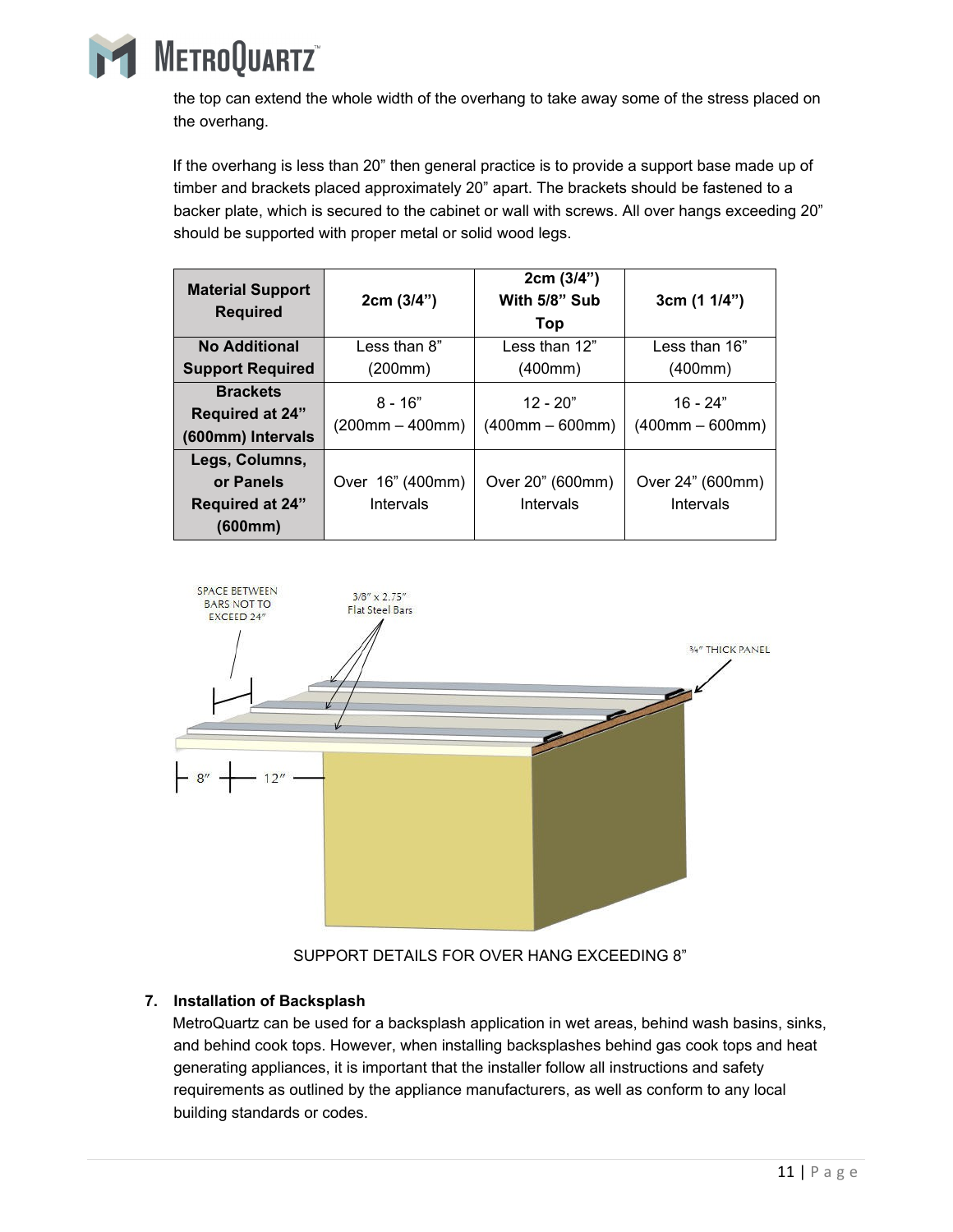

The installer must also ensure that the following general guidelines are strictly followed:

- Make sure that the walls are vertical and free from dirt and grime. If needed clean the entire surface.
- It is not advisable to install a backsplash on gyprock boards and any paper lined gypsum product.
- The backsplash pieces should be thoroughly cleaned on the back and on the top. Place them in the area to be installed and check whether the pieces fit properly.
- After the pieces are fit satisfactorily, clean the contact surfaces with denatured alcohol spirits and apply dabs of transparent two part epoxy glue to both the surfaces of the contact and place the cladding. It is not advisable to use grout between the cladding and the countertop. Use a flexible construction sealant to fill the gap between the countertop and backsplash.

# **8. Cladding Walls**

MetroQuartz can be used for all internal cladding of walls and vertical applications. When designing and installing vertical panels and cladding, it is necessary to take the mass of the product into account and the services of an experienced structural engineer should be sought during the design and installation phases.

If fasteners are needed for safe installation, care should always be taken. Damage caused by the attachment or use of Mechanical Fasteners is not covered by the warranty.

|  | and the state of the state of the state of the state of the state of the state of the state of the state of th                  |
|--|---------------------------------------------------------------------------------------------------------------------------------|
|  | $\mathcal{L}^{\text{max}}_{\text{max}}$ and $\mathcal{L}^{\text{max}}_{\text{max}}$ and $\mathcal{L}^{\text{max}}_{\text{max}}$ |
|  | and the state of the state of the state of the state of the state of the state of the state of the state of the                 |
|  |                                                                                                                                 |
|  |                                                                                                                                 |

# **VI. CARE & MAINTENANCE**

MetroQuartz is a high quality solid non-porous product that is resistant to scratches, heat, and stains. However, MetroQuartz is not heat, stain and scratch proof. MetroQuartz requires minimal maintenance and the following care and maintenance guidelines will help to keep the surface in impeccable condition for years.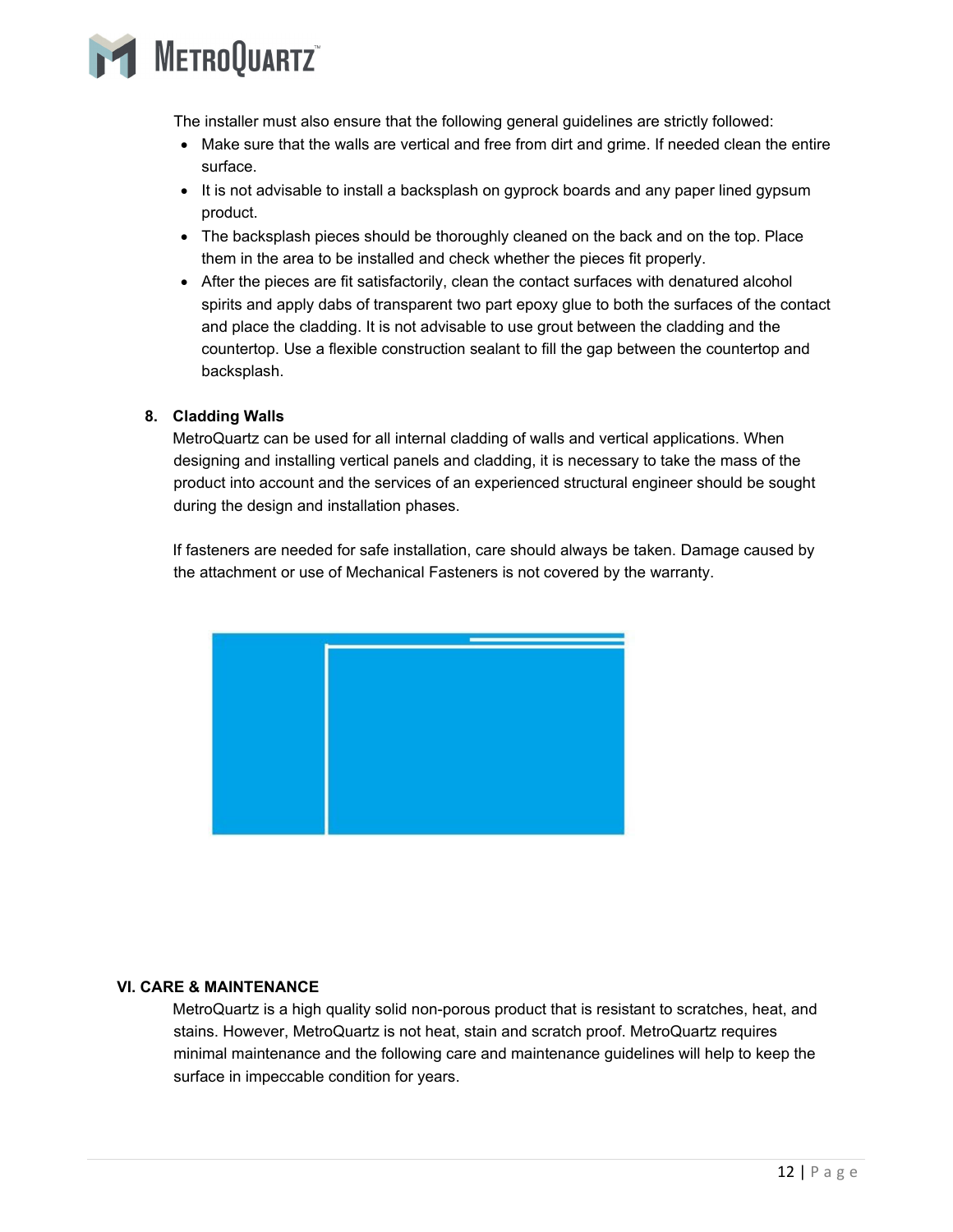

# **1. General Routine Card & Maintenance**

MetroQuartz is highly resistant to stains caused by fruit juices, liquid food coloring, coffee, tea, wine, grapes, soft drinks, paints, nail polish and remover, automotive fluids, and permanent markers. Should a spill occur, wipe off the stained area with any commonly available multipurpose cleaner or household detergent and then rinse the area with water immediately. For more stubborn spills and stains, repeat the procedure several times and use a soft, non-metallic scouring pad to remove the stain. It is possible that some of the stubborn stains may leave a light mark or very slight discoloration of the stone.

# **2. Preventing Heat Damage to Countertops**

MetroQuartz is designed and manufactured to withstand moderate heat but the *product is not heat proof*. The Thermal Shock resistance is increased with the increase of the thickness of the material; 3cm slabs are far more resistant to heat than a 2cm slab. Like any other composite material, MetroQuartz may be damaged by a sudden and/or lasting exposure to high temperatures, mainly at the edges and cut outs of the product, resulting in cracks. To prevent thermal shock, discoloration or other damages, it is necessary to use insulating pads or trivets when putting hot objects on the surface, and not to expose the surface to open flames or prolonged contact with very hot pots. We always recommend using a hot pad or trivet, especially when using cooking appliances such as electric frying pans, crock pots, or roaster ovens.

# **3. Use of Common Kitchen Implements**

Common kitchen implements including sharp knives won't harm MetroQuartz, however continued cutting in the same area directly on the surface may dull the polished finish over time. Care should be taken when moving heavy objects to avoid dropping heavy kitchen tools on the MetroQuartz surface.

# **4. Removing Foreign Materials**

If food, chewing gum, nail polish, paint or any other foreign material is found sticking to the top/floor, simply scrape away the material with a sharp blade or sharp plastic scraper. The use of a metal scraper may leave grey metal marks on the surface, and nylon non-abrasive scouring pad can easily remove them. Wash and rinse the surface in the normal way with water.

# **5. Exposure to Chemicals and Solvents**

MetroQuartz can be permanently damaged by prolonged exposure to strong chemicals and solvents. It is advisable not to use hydrofluoric acid, or any product such as oven cleaners or drain cleaners containing trichlorethane or methylene chloride and paint strippers.

# **6. Exposure to Direct Sunlight**

When exposed to direct sunlight MetroQuartz slabs may result in color change and warping. It is advisable to avoid direct sunlight over a prolonged period.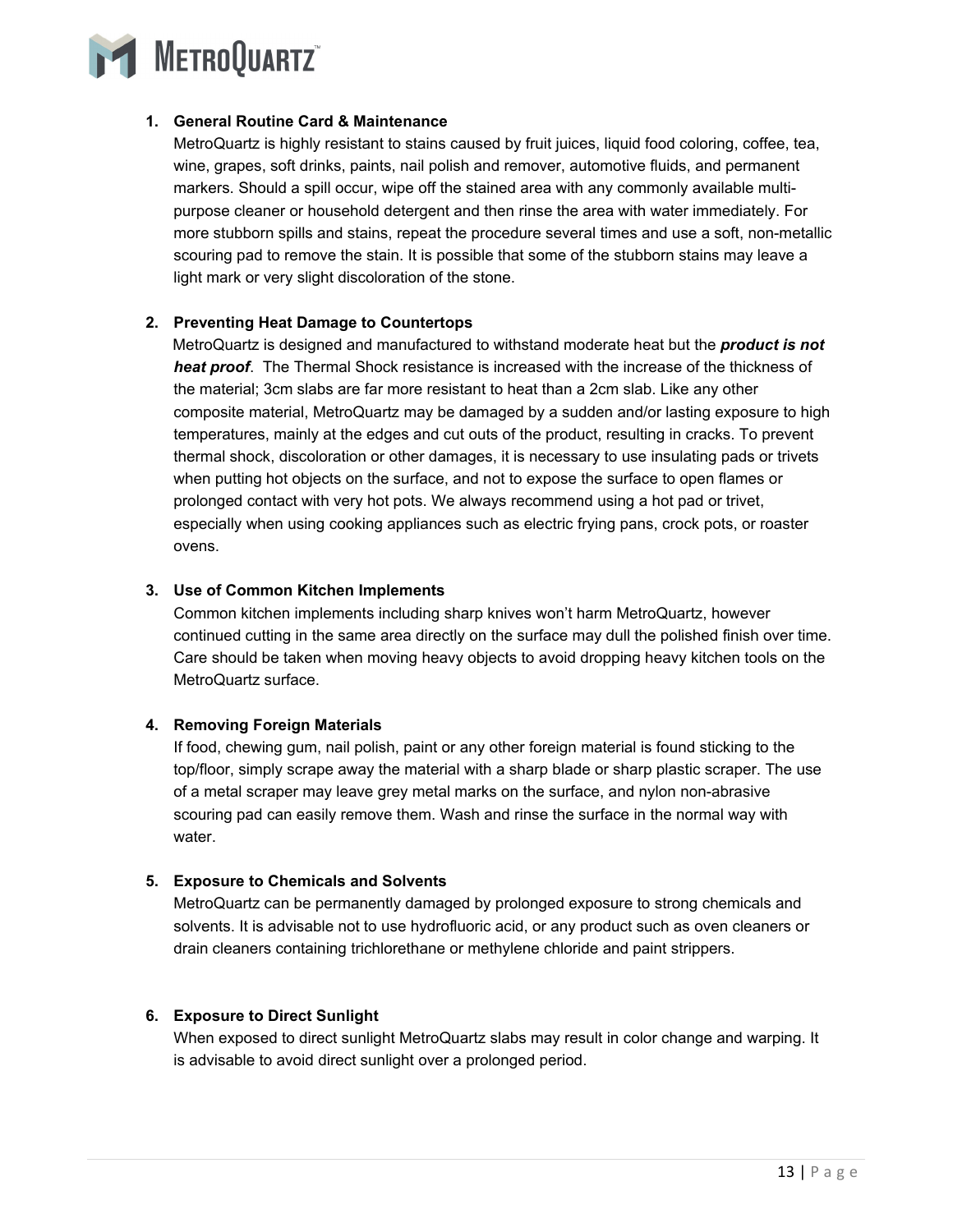

# **7. Maintenance of Floors**

Dust, grit, and barrier materials from the floors should be removed on a daily basis by sweeping with a soft brush. Sand, rocks or other debris can scratch a Quartz Based floor and those surfaces should always be kept free from dust, sand and soil. MetroQuartz surfaces can be easily cleaned with warm water and mild household detergent using a standard mop. Make sure the floor is completely dry before allowing people to walk on it.

# **8. Maintenance of Finishes**

MetroQuartz is offered in a few different finishes. Just as each finish has a different look, it also has slightly different characteristics.

Some colors are available in our Honed finish, which offers the soft appearance of a lower sheen compared to the polished finish. The Honed finish requires slightly more maintenance than our polished finished materials. Since the honed finish actually creates more surface area to the material, it has the potential to show more signs of living from daily use. Possible marks from metal cookware or utensils, fingerprints, food and beverages, and other items placed on, or moved across the countertop, may be visible on the surface. Most marks can be easily removed with a cloth or sponge, or by using household cleaners or carefully scrubbing with a sponge and a non-abrasive cleaner. Over time the Honed finish will develop character and a patina unique to each customer. A Honed finish can be cleaned using the same products and methods as other finishes. Nanoguard is recommended for use on all Honed finishes. Please see our care and maintenance guide at: MetroQuartz.com

Be aware of the unique characteristics of a honed finish; it will be more likely to show scuffs, marks, and fingerprints, and will require more frequent or intense cleaning and maintenance to keep it free from marks.

A few colors are also available in our Atlantis finish. This finish is made to resemble concrete, and will have more variation in color and texture than other quartz slabs. Each slab is unique with texture variation including channels, dips, ridges, and indentations that are inherent to the Atlantis finish.

The warranty issued by Architectural Surfaces Group for MetroQuartz covers manufacturing defects, however the temporary marks that commonly occur on honed and satin finishes are inherent to the material, and are not covered under the terms of the warranty.

# **9. Clear Shipping Plastic Removal**

MetroQuartz is protected during transportation by a protective plastic cover. The plastic and its acrylic adhesive should be removed using the method described below.

- Strip away plastic sheeting.
- Wash away the remaining adhesive with "*warm*" water and a small amount of mild soap. Warm is defined as between 104°-120° Fahrenheit. Clean the whole surface of the slab.
- Wait for 5-10 minutes.
- Repeat steps 2 and 3 as necessary until the surface is free of adhesive.
- Rinse with cool water.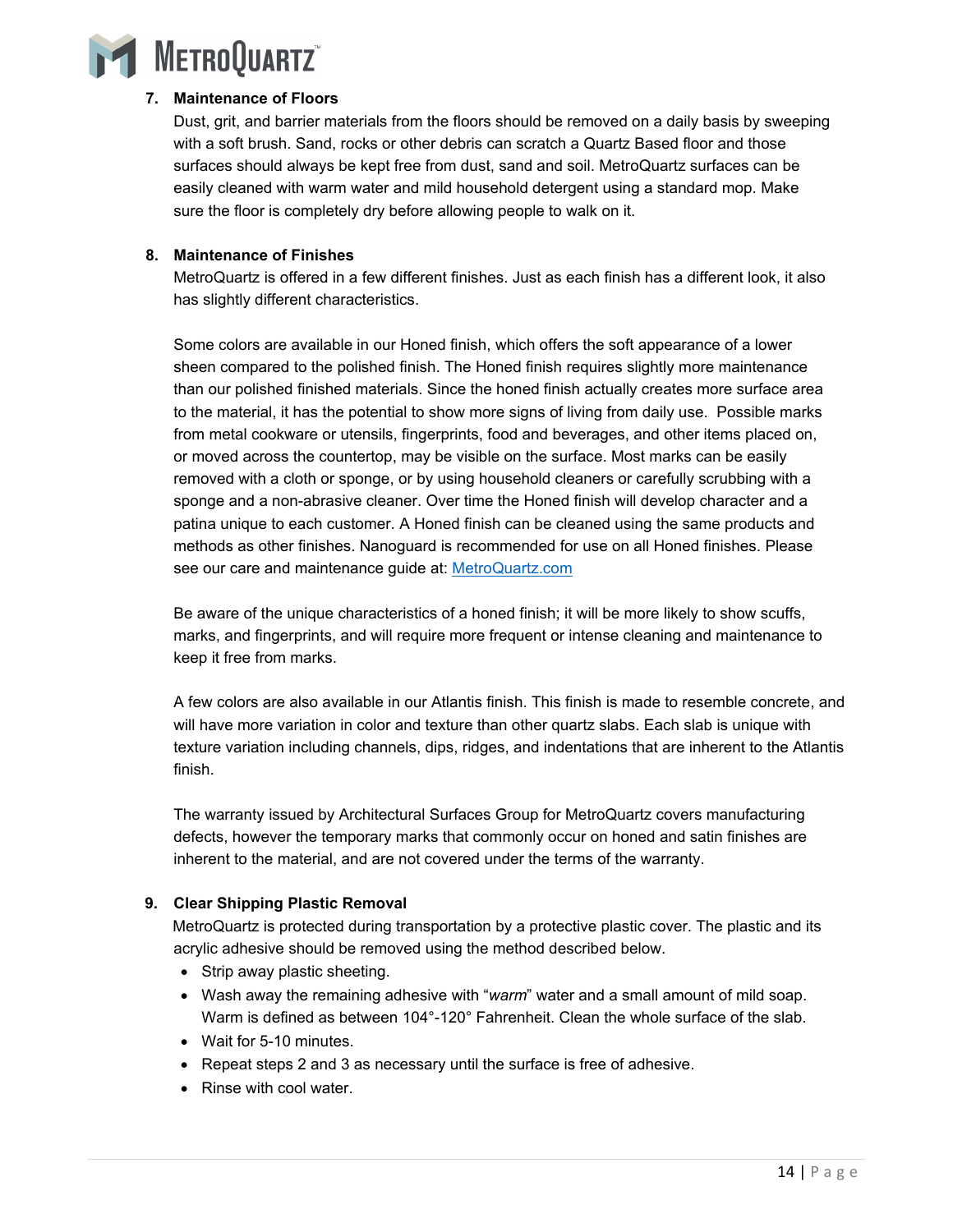

Note: Do **NOT** use chemicals such as alcohol or acetone! The use of solvents to remove the film causes the adhesive to dissolve and create a chemical reaction which may change the appearance of the slab surface and will not be covered under the product warranty.

# **9. Advice to the Installer**

It is the duty of the installer to advise customers of the important aspects of Care and Maintenance for MetroQuartz.

Matching adhesives available at Integra Adhesives.

Please visit the link below to learn more about safety when cutting natural stone and engineered stone slabs. Please keep in touch with OSHA and MIA for the most updated information. http://www.marble-institute.com/silica/